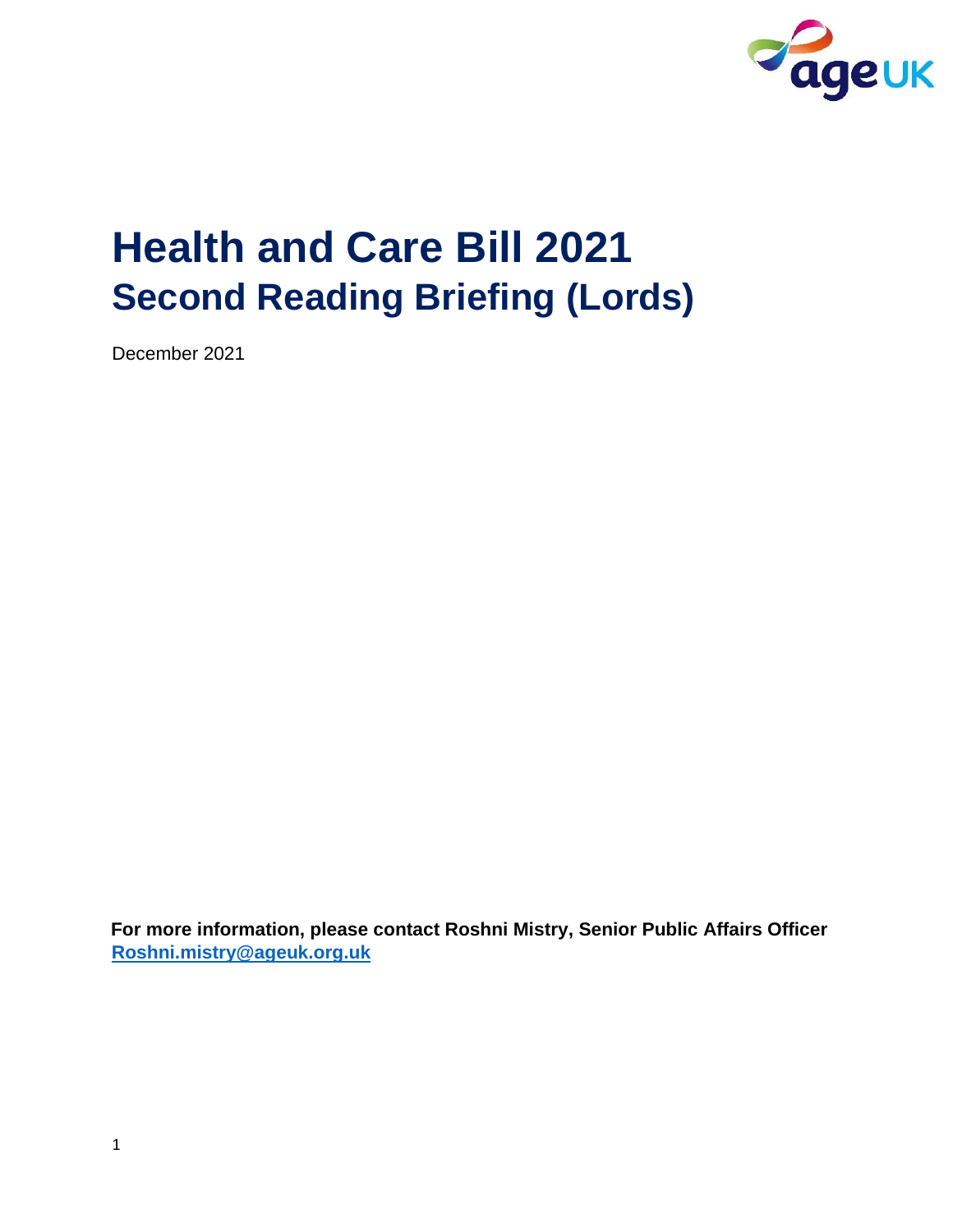

# **Age UK: Health and Care Bill**

# **Age UK**

Age UK is a national charity that works with a network of partners, including Age Scotland, Age Cymru, Age NI and local Age UKs across England, to help everyone make the most of later life, whatever their circumstances. In the UK, the charity helps more than seven million older people each year by providing advice and support. It also researches and campaigns on the issues that matter most to older people. Its work focuses on ensuring that older people have enough money; enjoy life and feel well; receive high-quality health and care; are comfortable, safe and secure at home; and feel valued and able to participate.

# **Introduction**

The pandemic has had an adverse effect on older people's physical and mental health. While many older people were already dealing with significant health challenges before the pandemic, a combination of lockdowns, social distancing measures, loss of routine and support – as well as limited access to services to manage pre-existing or newly emerging health conditions – means millions of older people have seen their health decline.

Around a quarter of older people – 4 million – are now living in more physical pain than they did before the pandemic, while around 4.3 million older people now can't walk as far. Just over half of older people – 8.7 million - feel less confident to go to a hospital appointment than they did at the start of the pandemic and around 6 million older people feel less confident to go to the GP surgery.

It is likely that the implications of the pandemic on older people's health and care needs will be long lasting, and without the right support could be irreversible. More than ever before older people will need timely access to high-quality health and social care.

We welcome the ambitions in the Bill to improve health and care for all through increased integration, joined-up planning, and prevention. To improve the health and social care for older people the Bill needs to deliver truly integrated working across health services, public health and social care. The Bill's ambitions cannot be delivered without a clear workforce plan across health and social care, support to unpaid carers and a clear plan for addressing health inequalities. The impact of the pandemic has not been felt equally, with older people among the groups that have disproportionately suffered throughout the last 20 months. Some of this impact comes from a legacy of age discrimination and unequal access to care. We expect existing statutory bodies covered by the Bill to comprehensively demonstrate their adherence to their duties under the Equality Act 2010.

The Covid-19 pandemic laid bare the deep systemic inadequacies of the current social care system which has had catastrophic consequences for millions of older people, families and carers. While we are pleased that the Government has announced action on social care, for millions of older and disabled people who need care now it will be many years before they may benefit from the proposed reforms.

Age UK is very disappointed with the Government's recently announced change to the care cap. However, we are hopeful that the House of Lords will fulfil its constitutional role and give this proposal the intense scrutiny it needs. The new clause significantly waters down the Government's plan for a cap on catastrophic care costs and does so in a way that protects only the better off,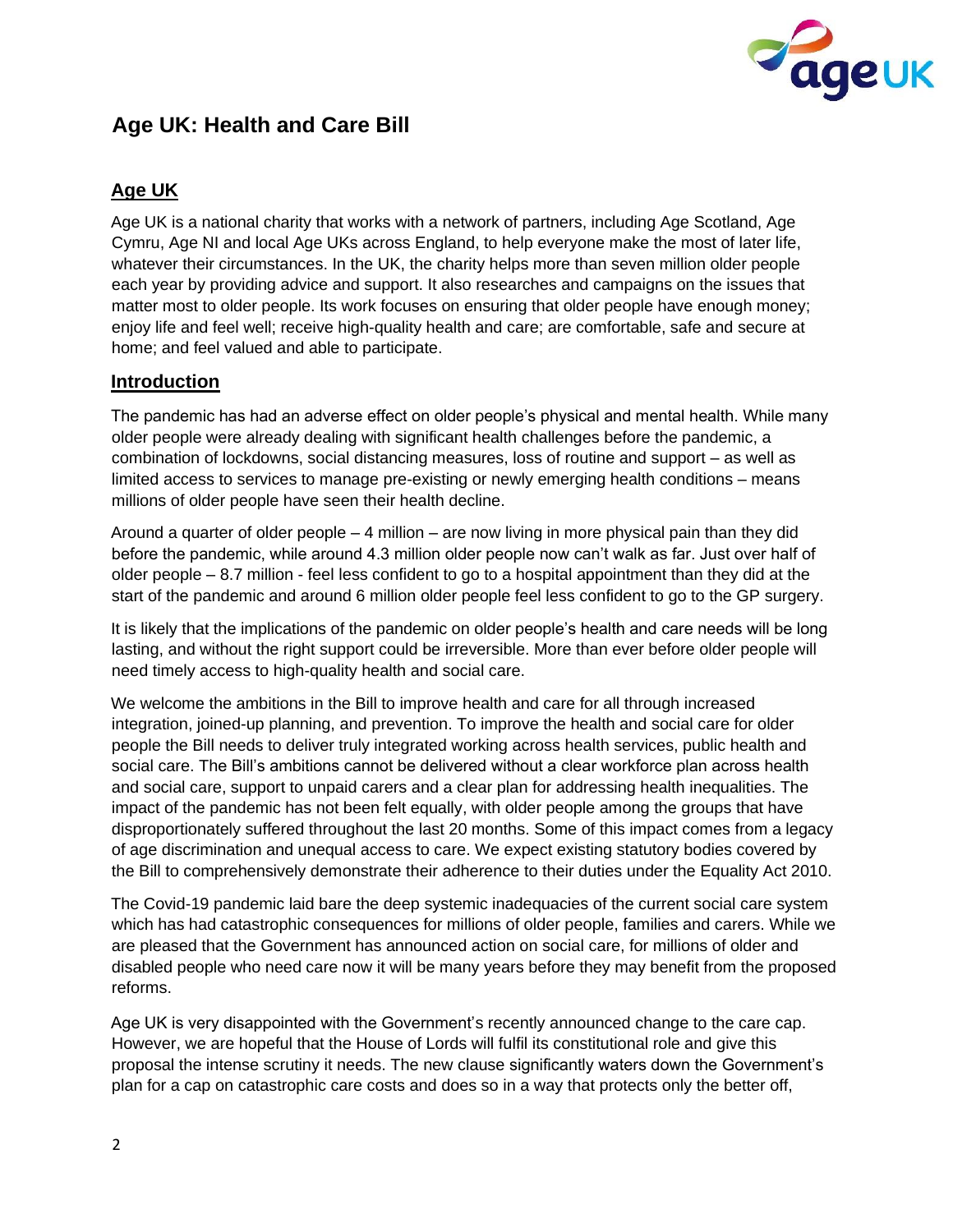

contrary to the Government's 'levelling up' agenda. This follows the Government failing to give social care the financial settlement it needed at the spending review and admitting that most of the money raised by the National Insurance Health and Care levy would go to the NHS. We hope Peers will vote to overturn this amendment.

#### **Cap on care costs for charging purposes- New Clause 49**

We are extremely disappointed that the Government are attempting to make this last-minute change, the impact of which will be very significant for those with longer care journeys, and people with modest income and assets.

The Government pledged to reform the social care system, which is overdue, but while we were supportive of the professed objective to protect individuals and families against catastrophic care costs, New Clause 49 (NC49) has the effect of significantly watering down the original proposals at the expense of people who have built up some assets over their working life but are by no means well off.

As originally envisaged, the amounts accrued towards the £86,000 cap on care costs were based on the actual cost of someone's care (within the limits of the budget set by the local authority). Wealthier individuals would be expected to pay the full cost up until the point they reached the cap, however people of more modest means would receive help towards their costs once their assets dropped below the £100,000 upper means test threshold. As a result, individuals with identical care needs would reach the cap after the same period, however, those on lower incomes and with more modest assets would have spent less out of pocket. The interaction between the cap and extended means test was intended to ensure the system was fair and provided vital extra protection for people who would otherwise still stand to lose most of their assets under the cap.

NC49 makes amendments to the Care Act 2014, meaning the amounts accrued towards the £86,000 cap are based solely on an individual's out of pocket contribution. As a result, everyone will be expected to make the full £86,000 cash contribution towards their costs regardless of their means. Although individuals will still qualify for means-tested financial support if their assets fall below £100,000, in practice, this will no longer act to protect people with more modest means and will simply see them contributing over a longer period.

Overall, the effect of this proposed amendment is that those with modest assets of between £106,000 and £186,000 in value will hardly be better off at all under the new scheme. The New Clause would also be extremely unfair to those who have no assets and a modest income. It is clear that these changes have the potential to save the Government hundreds of millions of pounds, but at the expense of those on low incomes, with modest assets and living in parts of the country where houses values are lower.

Age UK does not support this amendment to the Bill. We want to see the Lords vote to overturn this new clause.

#### *Age UK want to see*

• *The Government withdraw New Clause 49, and for all care costs incurred, whether by the adult or Local Authority to accrue towards the 86,000 cap.*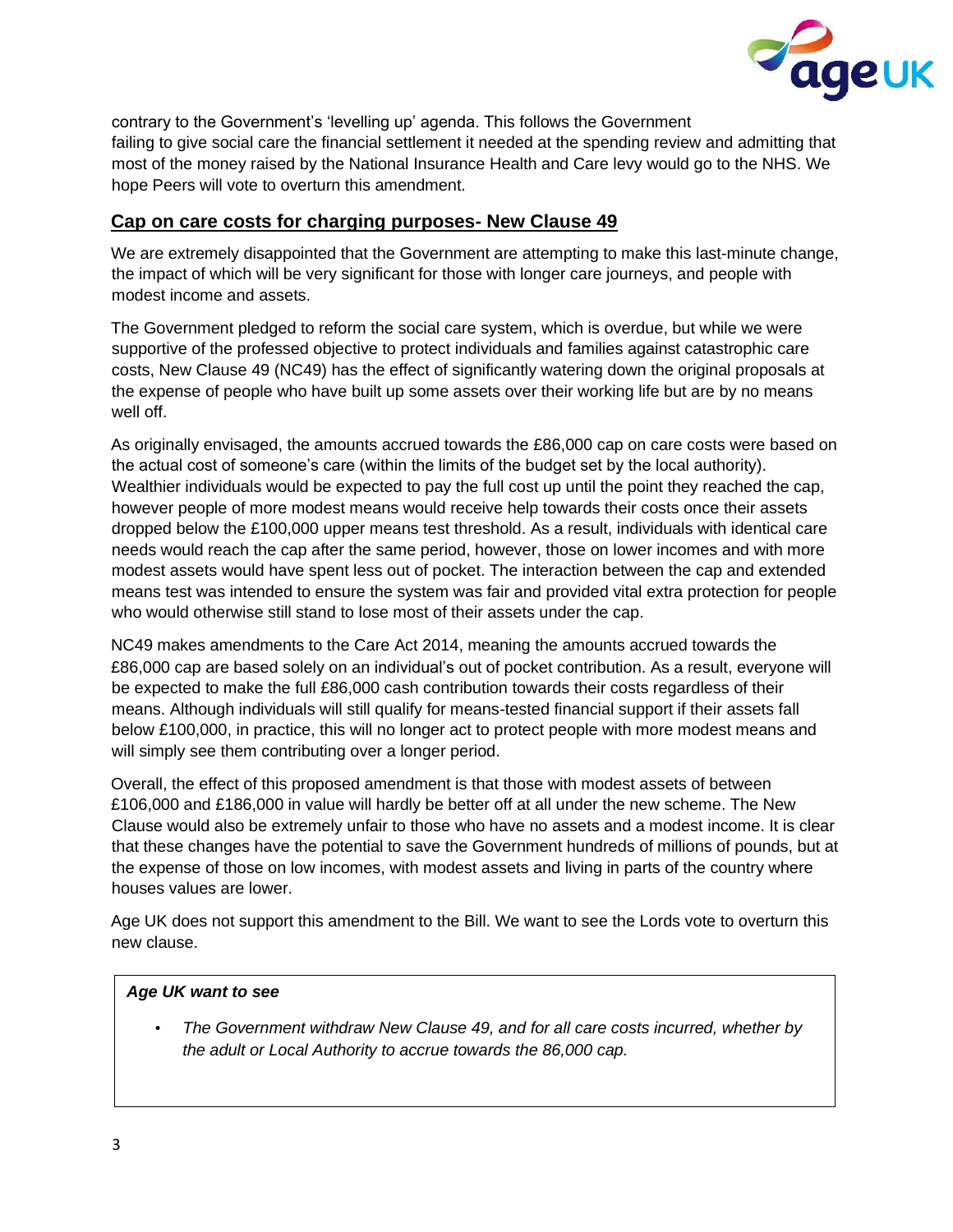

## **Integrated Care Boards: Functions - Clause 19**

#### **The Bill outlines explicit duties across a number of domains including collaboration, joint working and quality improvement. There must be a commitment to developing and maintaining clear, measurable standards for delivering these duties.**

For patient and public involvement, this would be an important way of setting clear expectations and goals for people and local groups who are giving their time for service development and scrutiny.

To further strengthen the voice of patients and the public, we believe there is scope to extend the expertise sought under the "duty to obtain appropriate advice" (Clause 19, 14Z38). Currently the duty covers seeking medical/clinical and public health expertise. We believe this should be amended to include an additional category covering those with expertise in receiving care and managing health conditions. This would recognise that patients, researchers and local groups with expertise in living with and managing care needs have an equal contribution as medical professionals. This would help to overcome historic attitudes that can see patient/user involvement as an add-on to service development and oversight rather than a fundamental part.

The duty to collaborate must not become a tick-box exercise. The Health and Social Care Act 2012 had provisions for aligning strategies across the work of CCGs and local authorities, but we are not convinced this had a meaningful effect on the care and services delivered.

#### *Age UK want to see:*

- *The value of the voluntary sector's involvement in the development of healthy communities raised to ensure this informs the debate on the formation of both the Integrated Care Boards and Integrated Care partnerships.*
- *The Government amend the "duty to obtain appropriate advice" so that groups and people with expertise in the experience of living with long-term conditions and receiving care are properly represented in local services, planning and scrutiny.*

#### **Secretary of State's Functions: reporting on assessing and meeting workforce needs - Clause 34**

**The Secretary of State for Health and Social Care should, at minimum, have a duty to publish a biennial report on the health and social care workforce.** 

**We also believe bolder and more significant changes could be made by introducing robust accreditation of care workers working in CQC registered services. This could be achieved through a formal register of care workers.** 

We are disappointed that the Bill simply requires the Secretary of State to report on the healthcare workforce and does not set out proposals for the immediate shortfall or long-term strategy to address serious and persistent shortages in the social care workforce. Future success of Integrated Care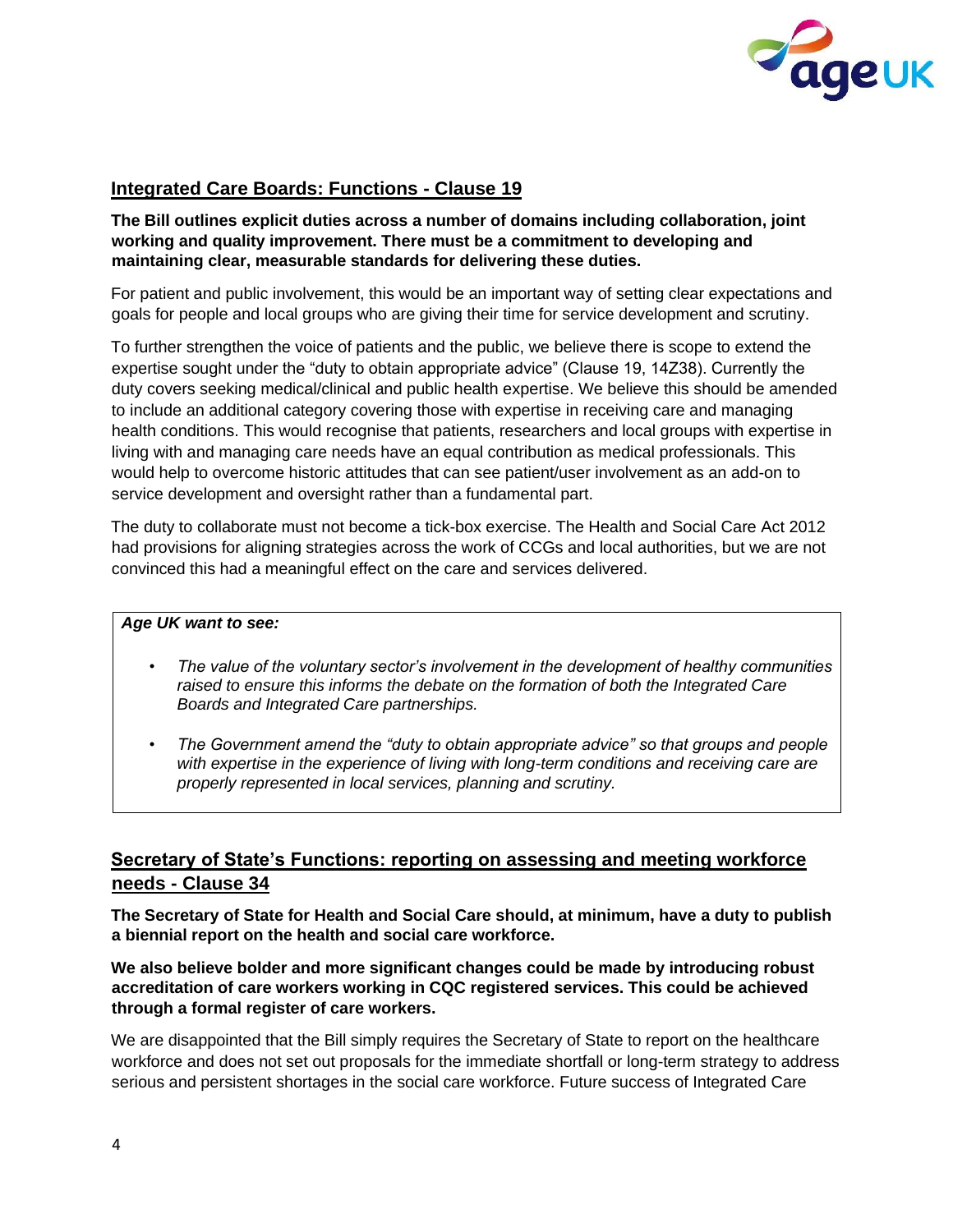

Boards rely upon robust workforce planning across health and social care and effective collaboration with Local Authorities and providers.

Age UK supported the proposed amendment (Amendment 10 to Clause 34) by Rt Hon Jeremy Hunt MP and over 70 health organisations to amend Clause 34 to strengthen workforce planning, so that the Secretary of State must also publish independent assessments of current and future workforce numbers every 2 years. We were pleased to see cross party support for this amendment but were disappointed to see it defeated in the Commons.

The pandemic has highlighted the immense dedication and compassion of many care staff and how valuable they are to our society. Yet despite being a vital and skilled role, social care is not generally viewed as a professional career and social care workers have been consistently underpaid and undervalued. We agree with the Care Quality Commission (CQC). They are clear in their recent State of Care report (Oct 2021) that a new deal for care must consider the professionalisation of the workforce. We also agree with the Government in its social care White Paper, People at the Heart of Care, committing to ensuring "those working in social care feel recognised, rewarded and are equipped with the right skills and knowledge".

Many of the proposals in the White Paper are welcome, however we do not believe they go far enough. We believe instead that some form of professional register of care workers could help to raise the status of working in social care. Age UK see registration as a first step towards professionalising the care workforce. England is the only nation in the UK without a professional register of this kind. Such a register would apply to people who work in CQC registered services only, therefore excluding Personal Assistants from whom a more informal approach is considered by disability groups to be more appropriate.

Successful implementation of the register would lay the foundations for professionalising the workforce who are increasingly asked to support people with complex health conditions, with limited clinical support or oversight. A register would give care providers a framework for recognising an individual's experience and training, enable care workers to be part of a formally recognised group, and enable the Government and others to communicate with all care workers in England when needed. For example, the current requirement to vaccinate health and care workers would be aided by the existence of a workforce register.

Registration of social care workers would provide reassurance to older people in receipt of care and their loved ones and over time would help to demonstrate that care workers meet an agreed national set of standards for their professional skills. It also has the potential to raise the status of care workers and provide opportunities for career progression and improved pay and conditions. Investment in the workforce and parity with health care is essential if recruitment and retention is to be achieved.

The proposals in the White Paper, People at the Heart of Care, appear to share many of these aims. However, if every element of accreditation is ultimately voluntary, as proposed, the Government risks leaving little incentive to providers who are already struggling to maintain the right skills and experience in their staff. This in turns risks entrenching a two-tier system where the most qualified staff with a more comprehensive skills "passport" are only attracted to higher cost settings or services. Instead, a registered care workforce would be the first step towards improving terms and conditions for care workers and lay the foundations for achieving the Government's own ambitions.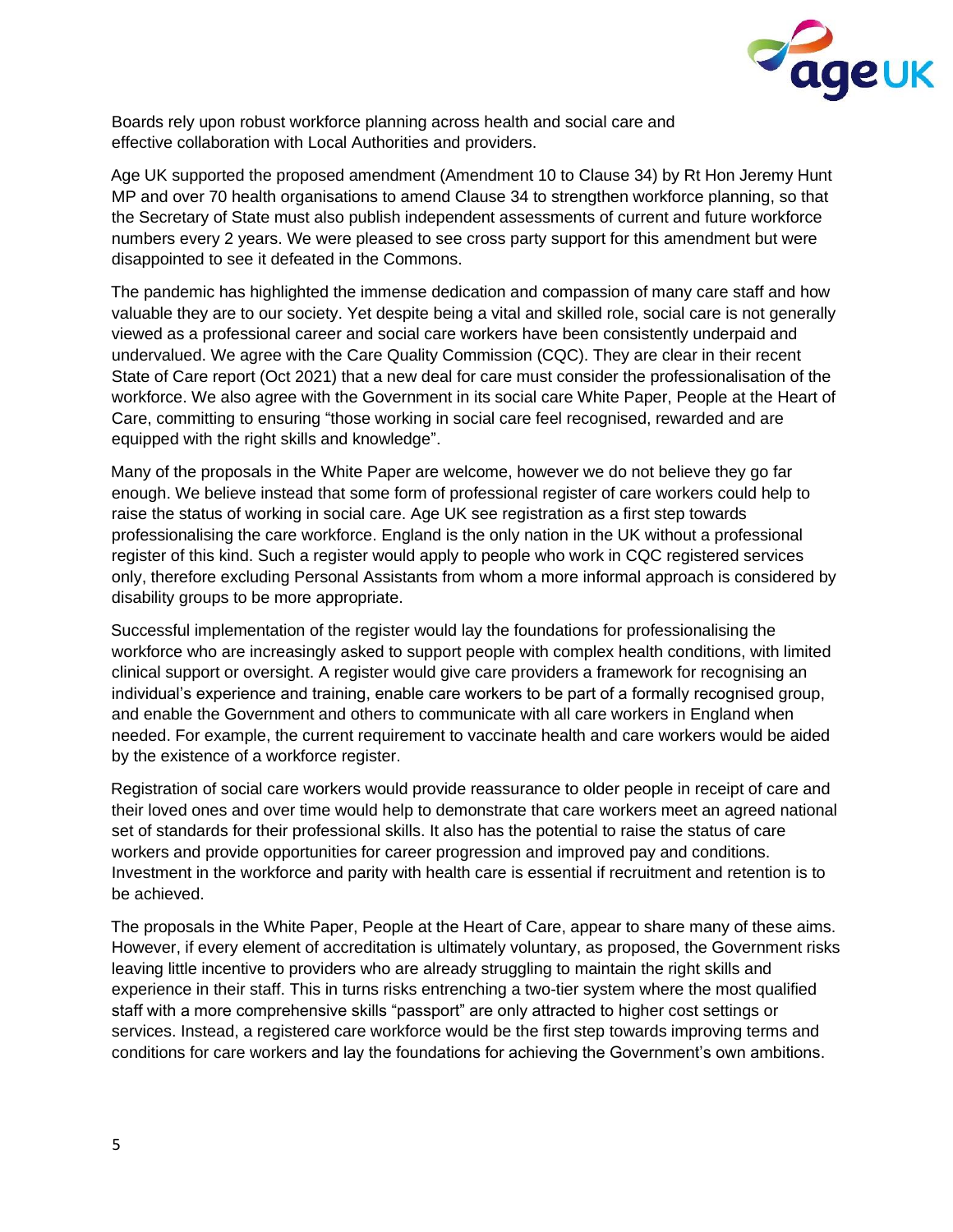

#### *Age UK want to:*

- *Encourage the Government to accept amendments to ensure a biennial report on both the health and social care workforce.*
- *Encourage the Government to bring forward proposals to register the care workforce working in CQC registered services as a first step to the professionalisation of care workers.*

# **Secretary of State's Functions - Clause 38**

**We accept that there may be exceptional circumstances in which the Secretary of State could intervene in local decisions on services. However, local decision-makers and planners, including communities, must have clarity on what these circumstances are and what steps they can take to reduce the risk that these powers will be used.** 

There already exists a provision in the Bill (Clause 19, 14Z50) for Integrated Care Boards to produce plans with specific reference to its duties to, among other things, quality improvement and public involvement. As such, failure to demonstrate these duties either in planning or performance management of the ICS could form reasonable grounds for the Secretary of State to intervene. Likewise, the Integrated Care Board, using the standards proposed above, would have a reasonable framework to minimise interference from the Secretary of State.

We believe the Secretary of State for Health and Social Care must be accountable to Parliament and the public in the delivery of a comprehensive health and care service. However, local decisionmakers, and communities playing a meaningful role in planning and oversight of services, should have confidence that their role and contribution takes precedence as the default.

#### *Age UK want to see:*

• *Assurance that new powers for the Secretary of State to direct NHS England and intervene in local decisions will only be used in exceptional circumstances. To this end, a clear framework for such an intervention must be in place and should include mediation through the general duties of Integrated Care Boards.* 

### **Hospital Discharge – Clause 80**

**The discharge to assess model must be matched with funding for community health and care services, clear statutory guidance that includes standards on accountability and safeguards, and respect and deference to patient and family choice. As a step in a permanent change to how hospital discharge works, it cannot ultimately succeed without full reform of the social care system.** 

Discharge to assess describes an approach by which people leaving hospital have their onward needs assessed and care planned in the place they are living or recovering. For most people, this will be their own home but will also include both short and long stay care homes. We support the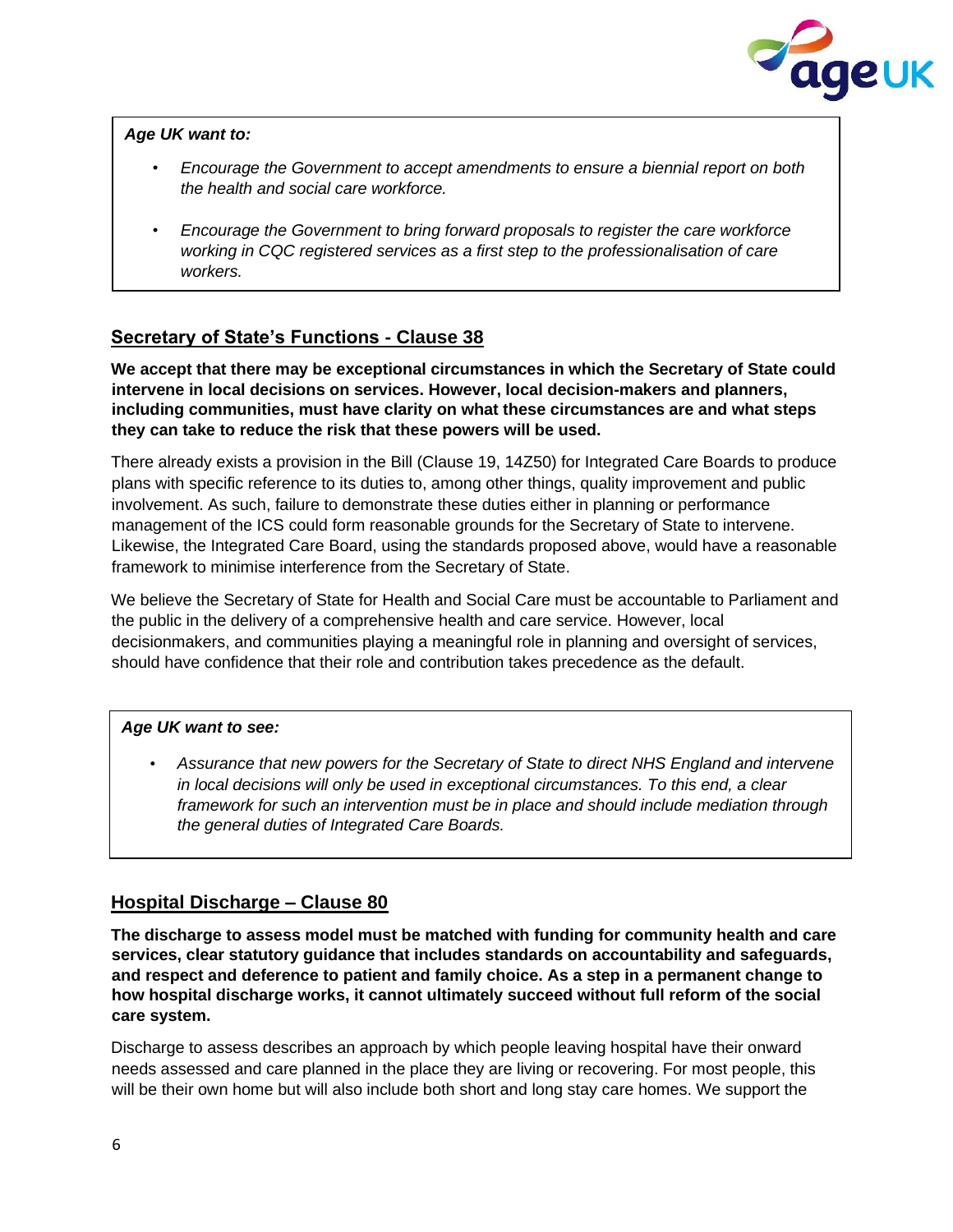

discharge to assess approach. It can speed discharge from hospital and provide a more realistic assessment of need that captures both the environment they will be living in and their wider support needs.

Without the right services in the community, however, people and families experiencing discharge to assess risk being left without adequate support and lacking even the safety net of being in hospital. In the past, some older people have told us that being "discharged to assess" just felt like they were being shunted out of hospital. We need to ensure the effective monitoring of patients' journeys post discharge, including recording and reviewing outcomes from care.

Its future success, therefore, is dependent on the investment in services in the community and clear lines of responsibility for onward care when someone leaves the hospital, whether they are discharged into their own home or a residential setting. This must include support and respect for patient and family choice. People should not feel pressured into being discharged somewhere that doesn't work for them in the longer term just to achieve the goals of the programme. Incorporating their preferences and wishes, and what works for their family, should be enshrined in discharge to assess models.

#### *Age UK want to see:*

- *Assurances on the standards envisaged in the proposed statutory guidance for discharge to assess. These should include clear standards on accountability and safeguarding, respect for patient and family choice and should consider minimum service requirements.*
- *Discharge support adequately funded and focused on meeting patient goals from care.*

### **Collection of information about adult social care - Clause 85**

**We welcome the ambitions set out in the White Paper, People at the Heart of Care, to expand and enhance data collection in adult social care. The new powers included in the Bill to help achieve this must include a presumption of transparency so any new collections are published by default.** 

We strongly support the Bill's provisions giving the Secretary of State new powers to improve and expand data collection to address the systematic lack of understanding about the social care sector. There is a lack of data about older people who fund their care, we agree with the Government that this is an important issue to correct.

Publishing these data sets is vital to enabling health and social care organisations to understand and monitor issues facing the social care system. This should also include organisations that scrutinise the sector on behalf of service users and for people and families making choices about where to receive their care. We expect data sets to be collected and published by the NHS Digital.